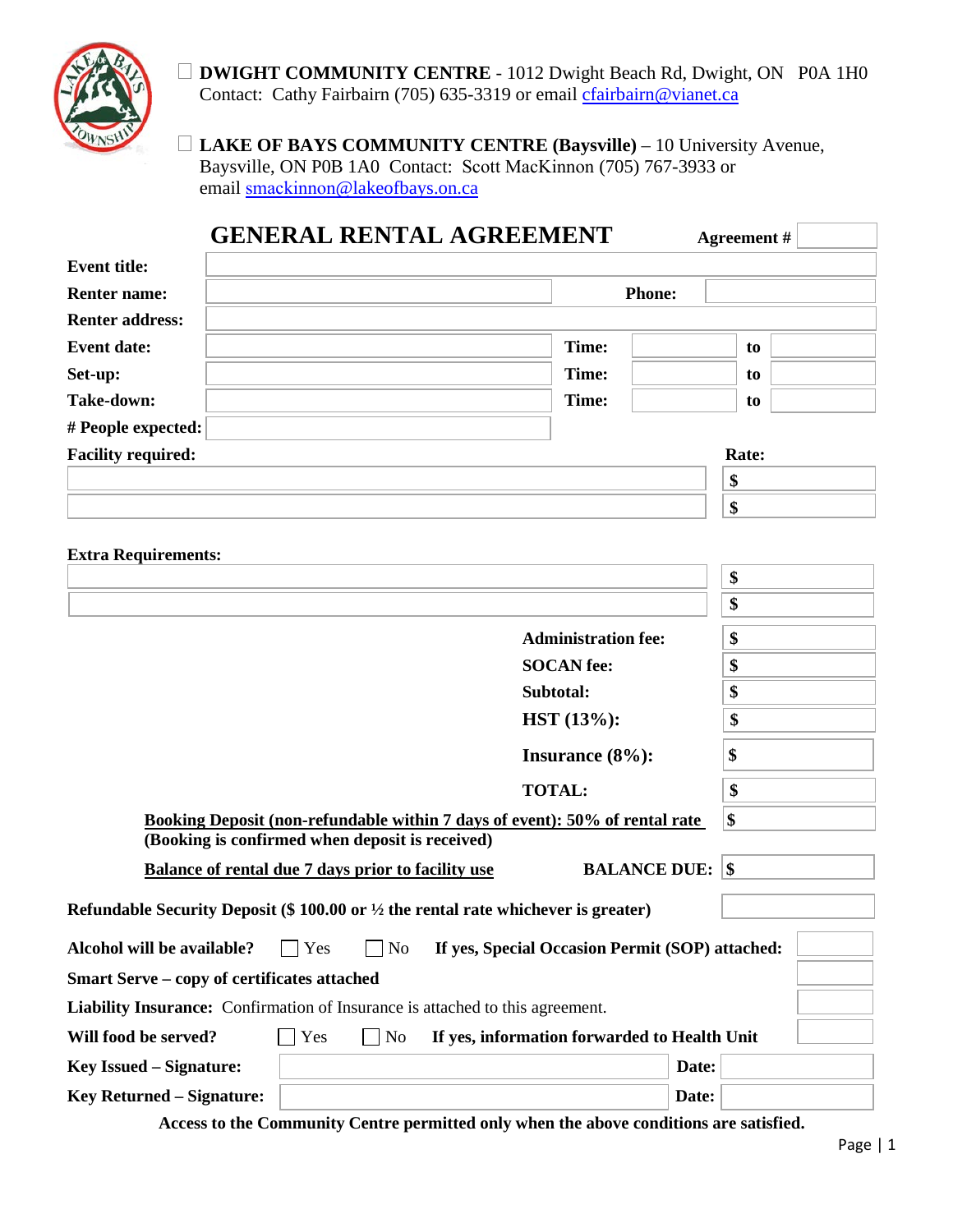| <b>PAYMENT DETAILS:</b><br><b>Booking Deposit:</b>                                      | Rental Agent Initials or Receipt #: |
|-----------------------------------------------------------------------------------------|-------------------------------------|
|                                                                                         | Rental Agent Initials or Receipt #: |
|                                                                                         |                                     |
| <b>Security Deposit:</b>                                                                |                                     |
|                                                                                         |                                     |
| <b>INSURANCE DETAILS:</b><br><b>Municipal Insurance purchased:</b> $\Box$ Yes $\Box$ No |                                     |
| Amount:<br><u> The Communication of the Communication of</u>                            |                                     |
|                                                                                         |                                     |
| <b>Total:</b><br><u> The Communication of the Communication</u>                         |                                     |

#### **SIGNATURES:**

**In consideration of the Corporation of the Township of Lake of Bays permitting the use of the Township's facility, the Renter agrees to release and discharge, and to indemnify and save harmless the Township, its agents, servants, and employees from and against all suits, claims, proceedings, causes of action, demands, costs and expenses whatsoever arising by reason of the acts or omissions of the Renter, the Renter's invitees or those others for whom the Renter is responsible in law with respect to the Renter's use of the facility.**

**The Renter is not permitted to assign the terms of this Agreement to any other person, persons or entity, under any circumstance without the Township's prior written authorization, such authorization to be in the Township's sole and absolute discretion. For greater clarification, the signing party below undertakes that it shall be the only party eligible for the Rental terms as agreed upon herein. Violation of this provision is cause for the cancellation of this Agreement.** 

**The Renter has read, understands and agrees to the attached conditions, which form part of this Agreement.**

**Renter:** 

| <b>Print Name</b>                                    | <b>Title</b>        | <b>Date</b>            |           |
|------------------------------------------------------|---------------------|------------------------|-----------|
| <b>Signature</b>                                     |                     |                        |           |
| The Corporation of the Township of Lake of Bays:     |                     |                        |           |
| <b>Print Name</b>                                    | <b>Title</b>        | Date                   |           |
| <b>Signature</b>                                     |                     |                        |           |
| <b>NOTES:</b>                                        |                     |                        |           |
| <b>Office Use Only</b><br>Copies to: $\Box$ Customer | <b>Rental Agent</b> | Custodian              |           |
| Post-Event Inspection:<br>$\Box$ OK                  |                     | Deposit to be refunded | Page $ 2$ |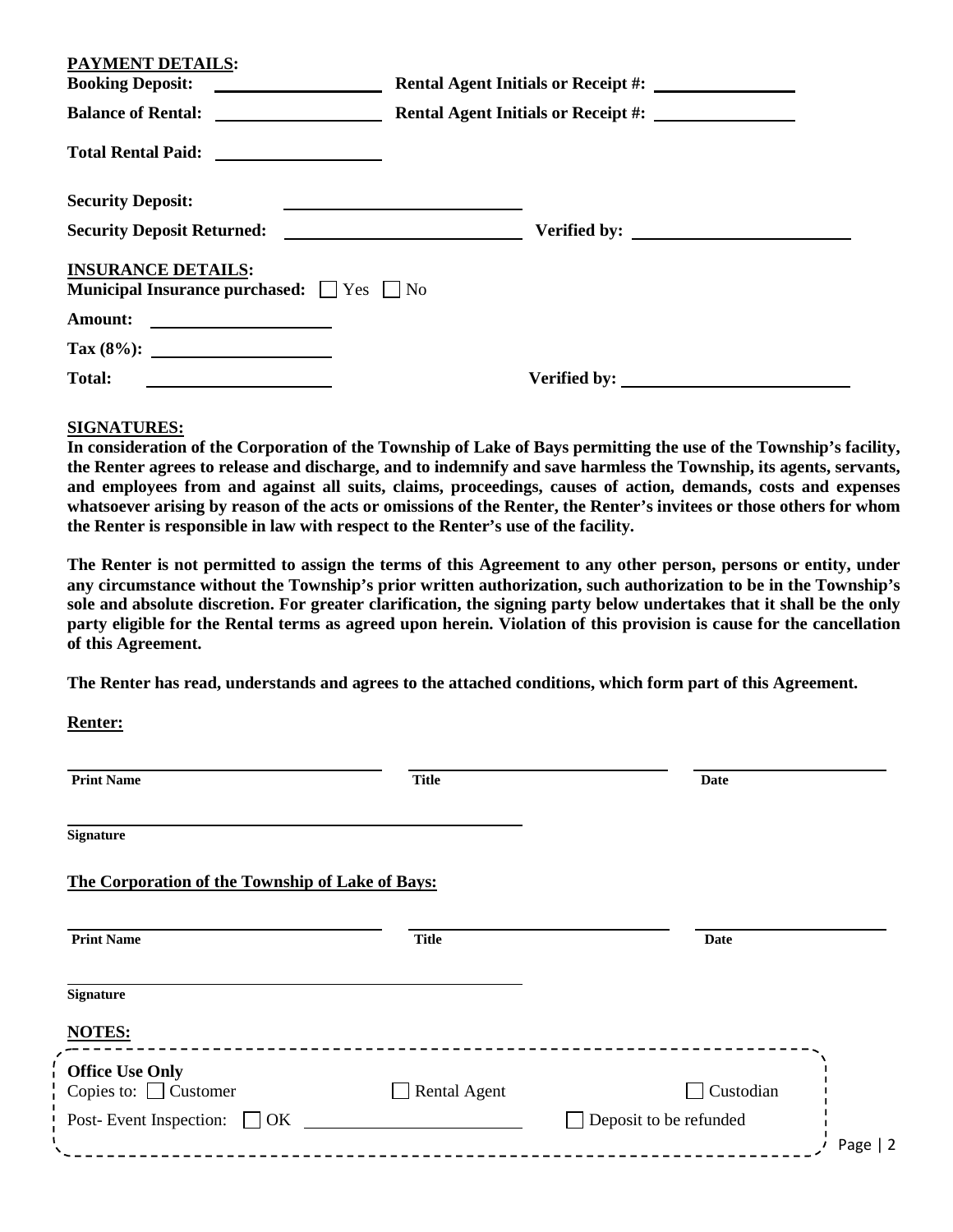# **TOWNSHIP OF LAKE OF BAYS RENTAL CONDITIONS AND INFORMATION**

## **PLEASE READ THE RENTAL AGREEMENT, CONDITIONS AND INFORMATION CAREFULLY. SIGN AND DATE ALL COPIES, KEEPING ONE COPY AND RETURNING THE REMAINING COPIES WITH YOUR PAYMENT. IF WE CAN BE OF FURTHER ASSISTANCE, PLEASE CALL .**

## **GENERAL**

- **1.** Full rental fee is due seven (7) days prior to the start of the event.
- **2.** A booking deposit for the rental is due at the time of the booking. The booking deposit will be equal to fifty percent (50%) of the total rental rate. The booking deposit is non-refundable within seven (7) days of the start of the event.
- **3.** The balance of the rental fee shall be made with the booking deposit by a cheque post dated to seven (7) days prior to the start of the event.
- **4.** A security (damage) deposit of \$ 100.00 or 50% of the rental rate (whichever is greater) is required at the time of booking. The security deposit will be refunded by the Township less any charges for damage or additional cleaning required as a result of the event. The Renter is responsible to pay for any damages in excess of the security deposit.
- **5.** All required documents (Special Occasion Permit, Insurance) are required seven (7) days prior to the event.
- **6.** This agreement is subject to the availability of the facility on the date(s) and time(s) shown on page 1. The Township of Lake of Bays reserves the right to cancel this agreement in the event of an unforeseen and extenuating circumstance where other public use of the facility is required. The Renter will relinquish use of the premises upon being given notice by the Township of Lake of Bays. One such example would be in the event of required use of the facility as a warming/cooling/reception centre for emergency purposes.
- **7.** Renters are to stay within the agreed start and end times for the rental. Other facility users may have booked the facility before or after your rental times.
- **8.** Where the facility has the capability for more than one function/activity use at a time, please respect the needs and requirements for other people/groups using the facility.
- **9.** The Renter must be a minimum of nineteen (19) years of age to rent the facility.
- **10.** The Renter is responsible for any damage to the premises and/or equipment and for any personal injuries caused while renting or using the facility.
- **11.** The entire facility is smoke-free. The Renter is responsible to ensure that smoking does not occur. Should evidence of, or damage from, smoking be found, the Township will use the Renter's security deposit to cover cleaning and repairs, and the Renter may be charged additional fees for damages in excess of their deposit.
- **12.** All equipment in the facility is regularly maintained and serviced. Should you experience a problem or notice something requiring repair, please contact the Rental Agent their designated alternate or the Facilities Supervisor.
- **13.** Within reason, event notices may be posted on the indoor and outdoor bulletin boards and brochures may be placed in the lobby area.

**Renter:** Print Name **Date Constanting Signature Constanting Constanting Constanting Constanting Constanting Date**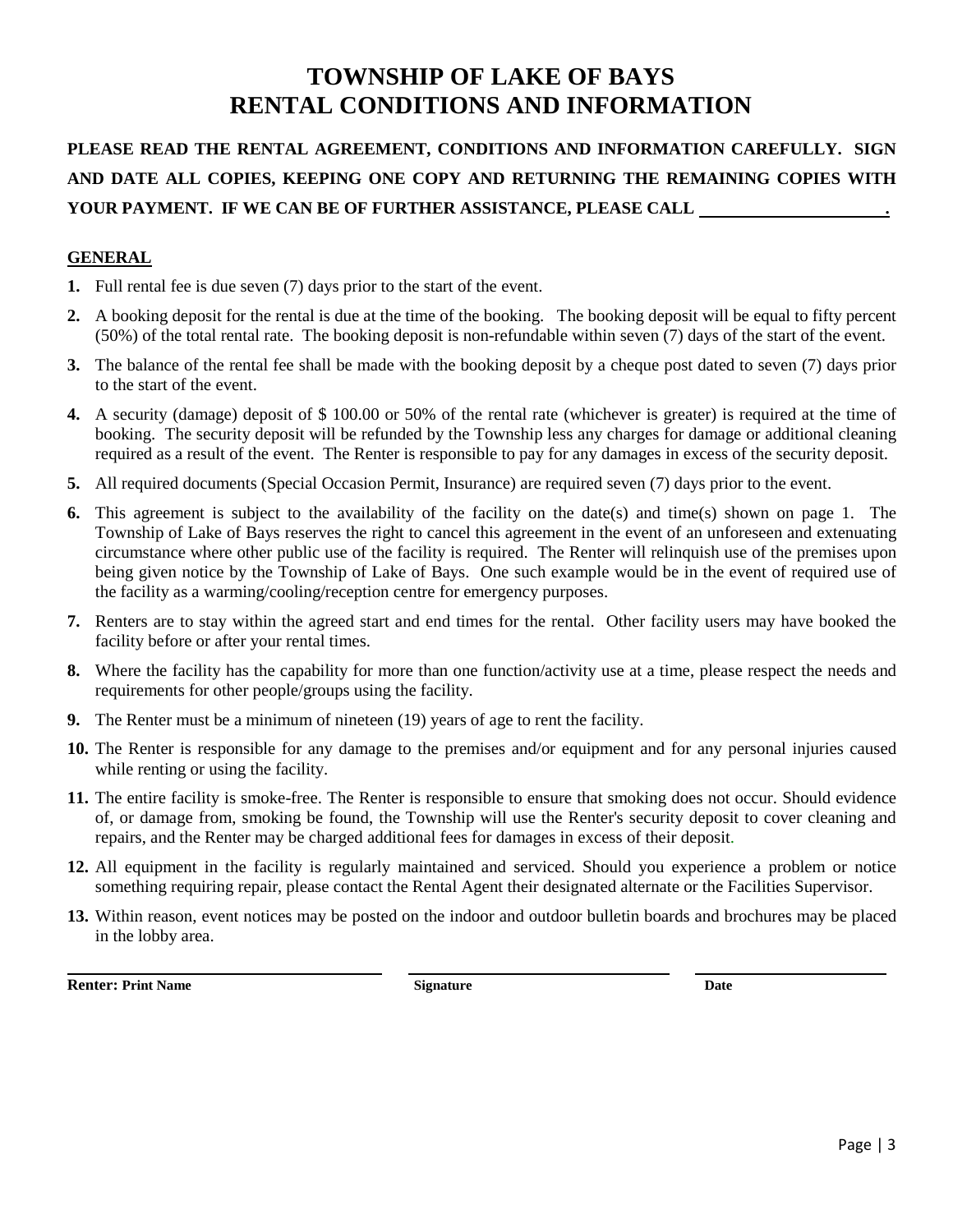- **14.** Confetti, sparklers or open flame items are not permitted in the facility or on the Community Centre grounds. If candles or lighting devices with open **flames are required they shall be securely supported in non-combustible holders and located and protected so that** combustible materials will not come into contact or be ignited by the flame as per the Ontario Fire Code 2.4.4.1.(3) (a).
- **15.** The Township of Lake of Bays shall not be responsible for lost or damaged property owned or used by the Renter, whether the lost or damaged property is under the care, custody and control of the Township or not.
- **16.** Non-compliance with the terms and conditions of this Agreement may result in the cancellation of the Renter's function. The Township of Lake of Bays reserves the right to cancel any function in the facility at any time.
- **17.** With the exception of service animals, any animals brought onto the premises for any period requires advanced written notification and authorization from the Township of Lake of Bays.

## **LEGAL COMPLIANCE, CERTIFICATES AND PERMISSIONS**

- **18.** It is the responsibility of the Renter and their guests to adhere to all federal, provincial, district and municipal laws/by-laws and regulations.
- **19.** It is the Renter's responsibility to ensure that they are insured for the event. The facility is insured for liability, but not for the Renter's function or event. The applicant is required to carry comprehensive general liability Insurance in the minimum amount of two million dollars for the rental period and the insurance certificate **must** name the "Corporation of the Township of Lake of Bays" as an additional insured. Consult with rental agent for details.
- **20.** Where alcohol will be available at the event, the Renter's insurance certificate must specify that the event is insured for alcohol liability.
- **21.** Excepting service animals, where animals will be brought onto the premises, the Renter's insurance certificate must specify the inclusion of animal liability.
- **22.** Where fireworks will be part of the event, the Renter's insurance certificate must specify that the event is insured for fireworks liability.
- **23.** If music is being played at the Renter's function, a Society of Composers and Musicians (SOCAN) tariff may be collected from the Renter by the Township of Lake of Bays to be submitted to SOCAN for an amount set out in the SOCAN tarrifs.
- **24.** If you are preparing food in the facility and serving that food for a public function, all steps must be taken to satisfy Health regulations. Consult with the rental agent, their alternate designate or the Facilities Supervisor for details.
- **25.** If you bring in food prepared in an unlicensed kitchen, you must take special steps to satisfy health regulations. Consult with the rental agent for details.

## **EVENTS WITH ALCOHOL**

- **26.** Renter and person responsible for the service or availability of alcohol at any function shall read, have a full understanding of and comply with the Municipal Alcohol Policy.
- **27.** If alcohol is available during the term of this agreement, a copy of your Special Occasion Permit (SOP) must be submitted 7 days prior to the event. Ensure that your permit covers all parts of the facility that you will be using.
- **28.** The Renter is responsible to ensure that where alcohol is available during a function that event volunteers/staff are Smart Serve trained and certified according to the conditions of the Municipal Alcohol Policy.
- **29.** When alcohol is available in the facility, the Renter is responsible to control the consumption of alcohol within and outside the entire facility.

**Renter: Print Name Signature Signature Date** Date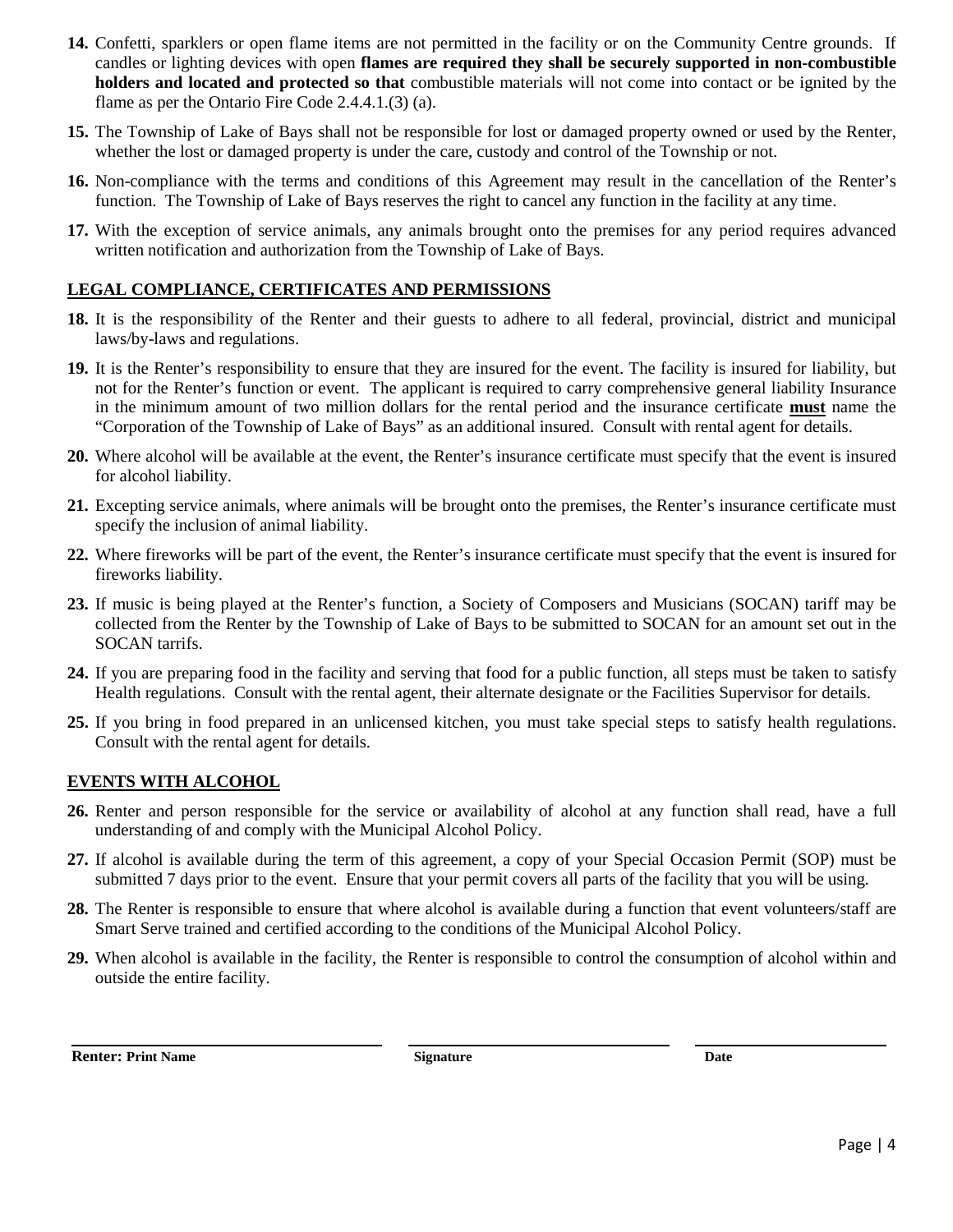**30.** The following time schedule shall be used for closing (L.L.B.O. REGULATIONS):

1:00 A.M. – closing of bar and music

1:30 A.M. – clearing of all guests

2:00 A.M. – property removed and doors locked

- **31.** Application forms for Special Occasion Permits are available from the local Liquor Control Board of Ontario outlet.
- **32.** The Renter must comply with the maximum capacity limit for your L.C.B.O. permit:

people for the

**33.** Minors will NOT be allowed to enter a public licensed function without special consent on the special occasion permit.

#### **SET-UP**

- **34.** Nothing may be fixed to any walls, ceilings, or fixtures on the premises, except by using "stic tac", painter's tape or hooks which may be in place.
- **35.** Only flame retardant materials must be used for decorations or props.
- **36.** Setting up and taking down of chairs and tables is the responsibility of the Renter unless arrangements have been made with the rental agent. Staff will perform this duty if you have paid for set-up/clean-up service.
- **37.** You will have to make your own arrangements for tablecloths, wine glasses, ice, and mix.

## **KITCHEN USE**

- **38.** Caterer's must bring own pots, pans, and cooking utensils if not supplied by the facility.
- **39.** Counters must be washed down with Javex.
- **40.** Please do not put grease/food down the sink drains.
- **41.** All dishes must be washed and put away according to guidelines posted in the facility kitchen.
- **42.** Please do not leave ovens unattended when they are turned on.
- **43.** Do not plug two coffee pots into the same electrical outlet.

## **CLEAN-UP**

- **44.** Please leave the facility as you found it. The kitchen must be left clean.
- **45.** Garbage and recyclables must be properly prepared for disposal; returnable bottles must be taken away.
- **46.** Cutlery, dishes, and utensils should be washed and put away.
- **47.** Training in use of the dishwasher will be provided if required. Tea towels are not supplied.
- **48.** You will be charged \$20.00 per hour for excessive clean-up required by staff. Your security deposit will be refunded upon a satisfactory inspection after the event.
- **49.** Clear and wipe all tables and replace them in the storage area, following the posted stacking instructions.
- **50.** No food or liquor is to be left in the facility overnight.
- **51.** Make sure all spills are wiped up immediately.
- **52.** All decorations are to be taken down and disposed.